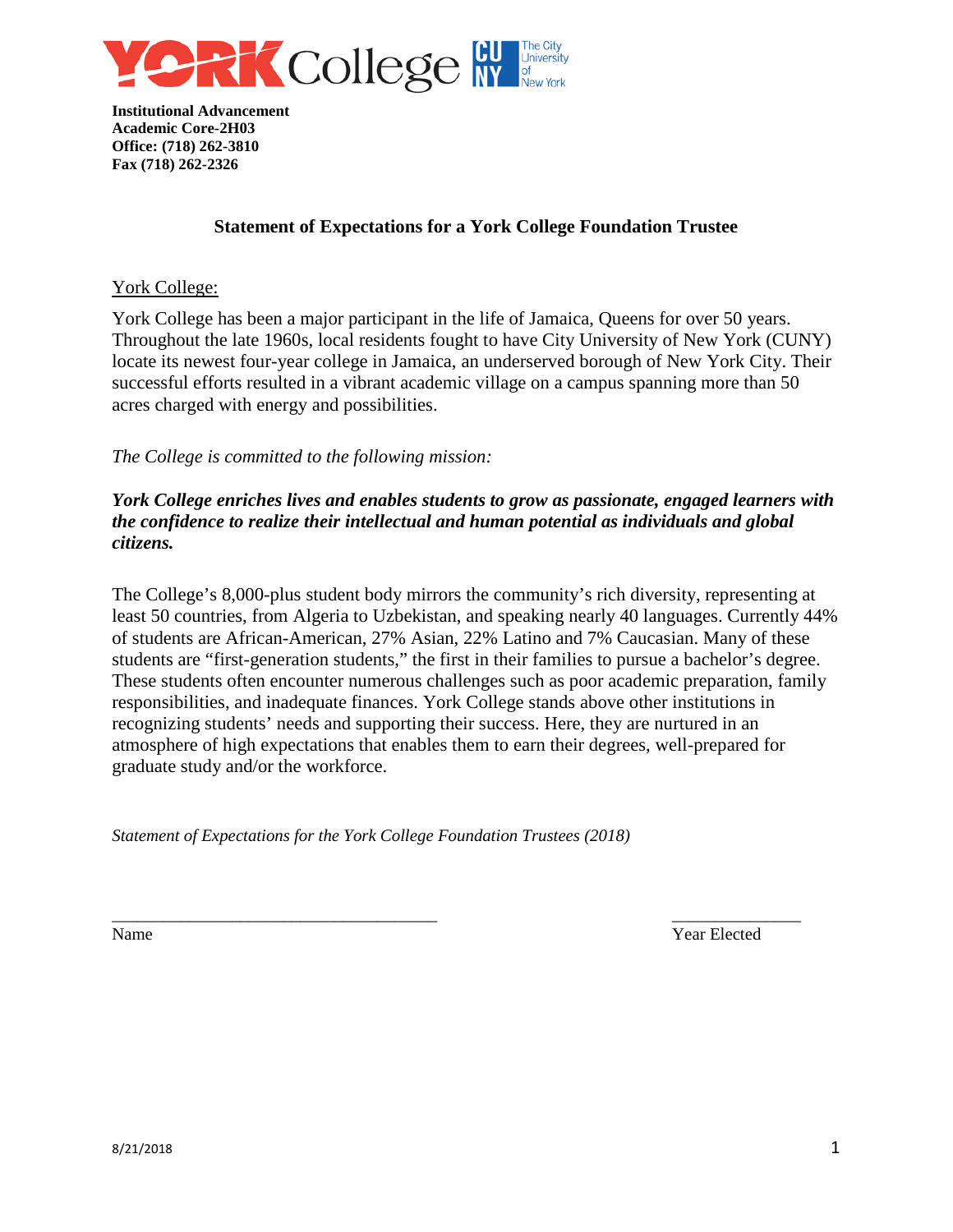

As a member of the Board of Trustees, I am fully committed to the mission of York College and the Foundation. I understand that trustees set policy for the Foundation, promote the College as a worthwhile cause in the community, and provide leadership in actively securing financial support for the College and its programs. For the College and Foundation to reach its full potential, it must have a committed, invested and active Board of Trustees.

#### *In accepting this position on the Board:*

1. I will learn as much as I can about the College, its programs and community outreach and our shared vision for the future. I will read meeting materials in advance and be prepared to participate actively in discussions. I will help decide which goals should receive priority and help determine how these are to be financed. I will support majority decisions of Board, and maintain independence and objectivity. I will evaluate progress and results by asking appropriate and searching questions.

2. I will support the president, executive director, staff and faculty. I will support the *Donor Bill of Rights* and encourage best practices and highest quality work possible. I understand that the Board sets policy and strategic direction, and the staff and faculty develops and implements the plans.

3. I will give a substantial financial donation to the York College Foundation. I understand that as a Board member, I lead the way. I am a model for others to follow.

- Expectations for Personal Financial Support
	- $\circ$  Annual Giving: Personal Pledge by November 30<sup>th</sup> to be paid in full by June 30<sup>th</sup>.
	- o Capital Campaigns: 100% trustee participation.
	- o Attend one or more of, and bring friends to: Foundation events and graduation ceremonies;
	- o Invite friends/colleagues to join me in supporting York College; be open to hosting an event at your home, or club, or at the College.

In joining the board as a new trustee, I am pledging to give and get at least \$2,500 per year during each year of my three-year term.

- Expectations Company/Organization Financial Support
	- o Use my position and make a concerted effort to involve my company/organization (if applicable) in supporting the College and Foundation.
	- o There are many ways to support the College and Foundation. Options include: client entertainment at VIP events, marketing sponsorships, corporate membership, scholarships, program underwriting, and capital campaign funding. The staff will provide customized presentations on request.

4. I am responsible for friend-raising and fundraising. I will work with other board members in developing our objectives and high expectations for the future, and will take an active part in reviewing, approving, monitoring, and achieving these objectives. I will actively engage in fundraising in whatever ways are best suited for me and most effectively serve the purposes of the College and Foundation. These may include individual solicitations, undertaking special events, writing mail appeals, arranging introductions, and the like.

5. I will join and remain active on at least one Board Committee.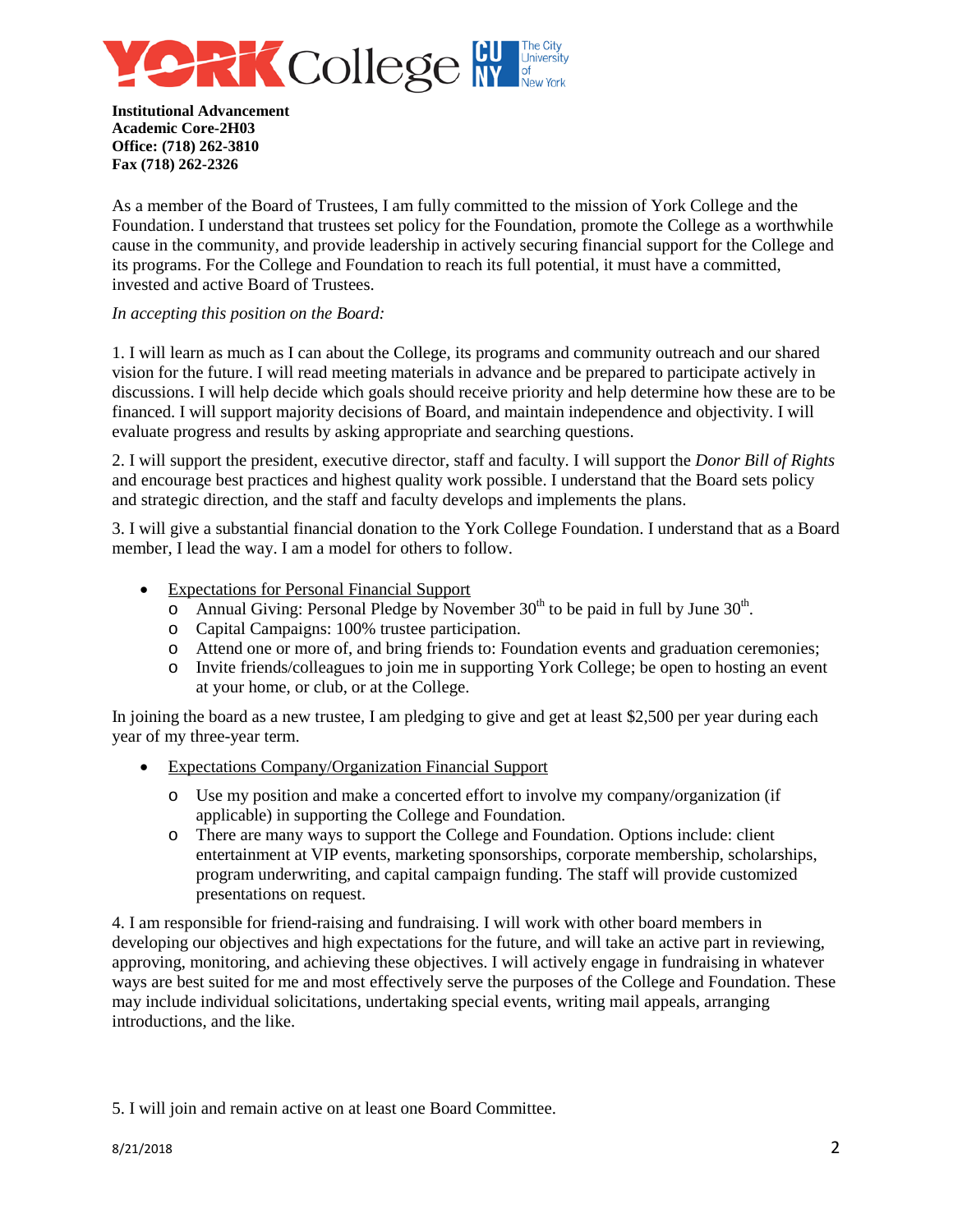

6. I will attend Board meetings and be available for phone consultation.

7. Among the Boards I serve on, I will consider my work with the York College Foundation to be one of my top two or three charitable priorities.

8. If I am not able to meet my obligations as a Board member, I understand that I should tender my resignation.

9. I will bring the *six A's* to my Board tenure:

- *be an Ambassador to help tell our story;*
- *be an Advisor to make effective decisions on policy and programs;*
- *be an Advocate a vocal enthusiast for the College's mission;*
- *provide Access to help bring and influence others on behalf of our mission*
- *provide Affluence provide meaningful financial support to the College*

\_\_\_\_\_\_\_\_\_\_\_\_\_\_\_\_\_\_\_\_\_\_\_\_\_\_\_\_\_\_\_\_\_\_\_\_\_\_\_\_\_\_\_\_\_\_\_\_\_\_\_\_\_\_\_\_\_\_\_\_\_\_\_\_\_

• *provide Assistance volunteer my time and talent to support College and Foundation activities* 

*I pledge to be a partner with every other Board member to strive for the success of the York College and the York College Foundation to the best of our abilities.* 

(Signature) Board Member

\_\_\_\_\_\_\_\_\_\_\_\_\_\_\_\_\_\_\_\_\_\_\_\_\_

(date)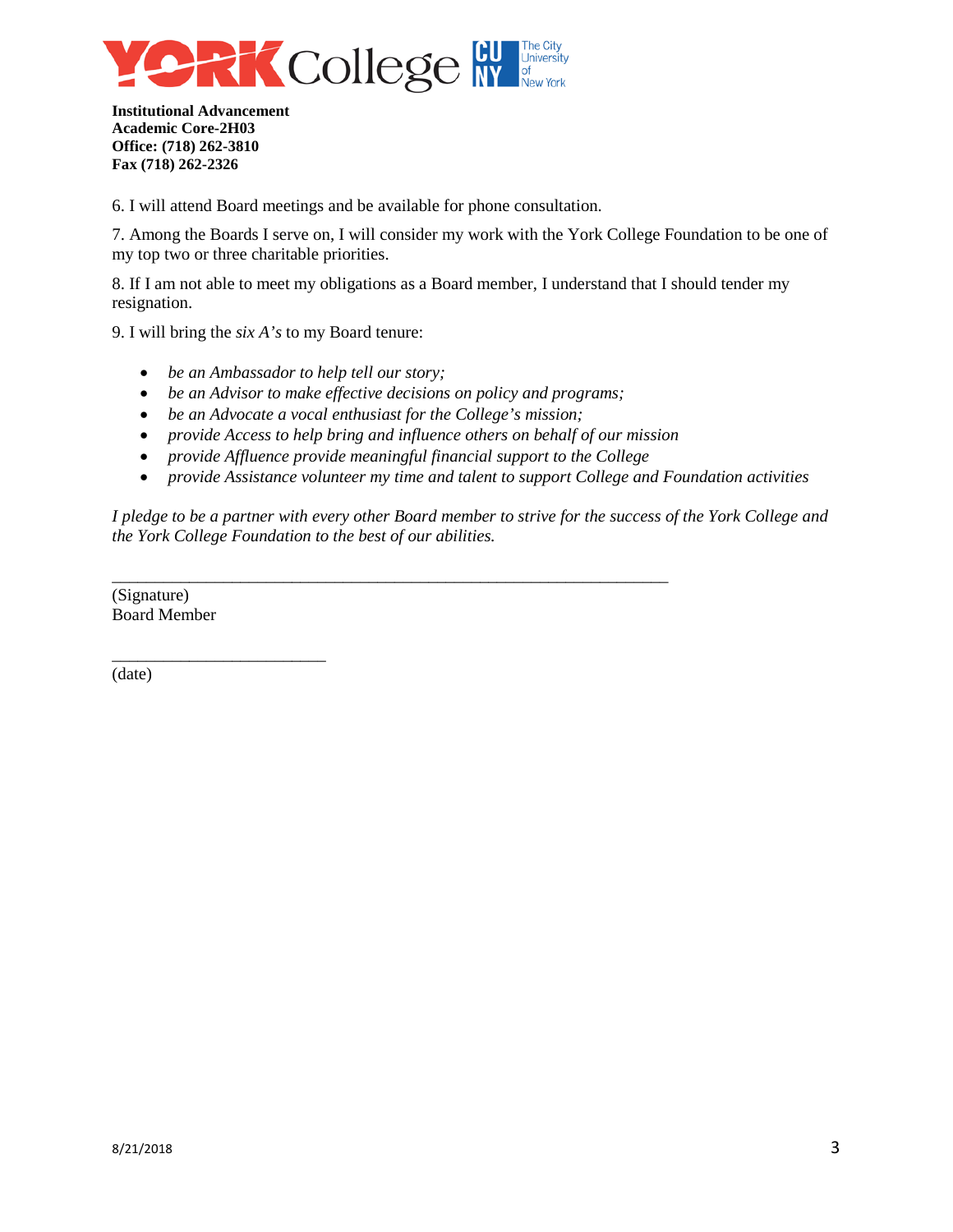

## **QUALITIES DEEMED DESIRABLE IN CANDIDATES FOR YORK COLLEGE FOUNDATION BOARD OF TRUSTEES**

- An ardent belief in the mission of the College and the role of higher education in our society;
- A concern for public access to higher education;
- A familiarity with higher education or similar non-profit organizations, how they work, and how they are financed;
- Fund development potential and access to persons of wealth;
- A willingness to actively participate in fund development;
- A willingness to put York College first and foremost in their own list of donations;
- Competence in governance and management.

# **CHARACTERISTICS OF AN EFFECTIVE BOARD**

- Balance and mix in the following areas:
	- o Age, sex, cultural, and ethnic diversity
	- o Talent and interests
	- o New York City, regional, national and international representation
	- o Political inclinations
- Being large enough to get the work accomplished and incorporate aforementioned
- qualities, but small enough to communicate and relate well to each other;
- Demonstrating a strong committee system;
- Having a comprehensive sense of York College's mission and objectives and a knowledge to what degree the mission and objectives are being realized;
- Comfortability with each other, but the capacity to disagree on good grounds and to create thoughtful and constructive deliberation;
- Sustained involvement and consistency in policy-making responsibility.